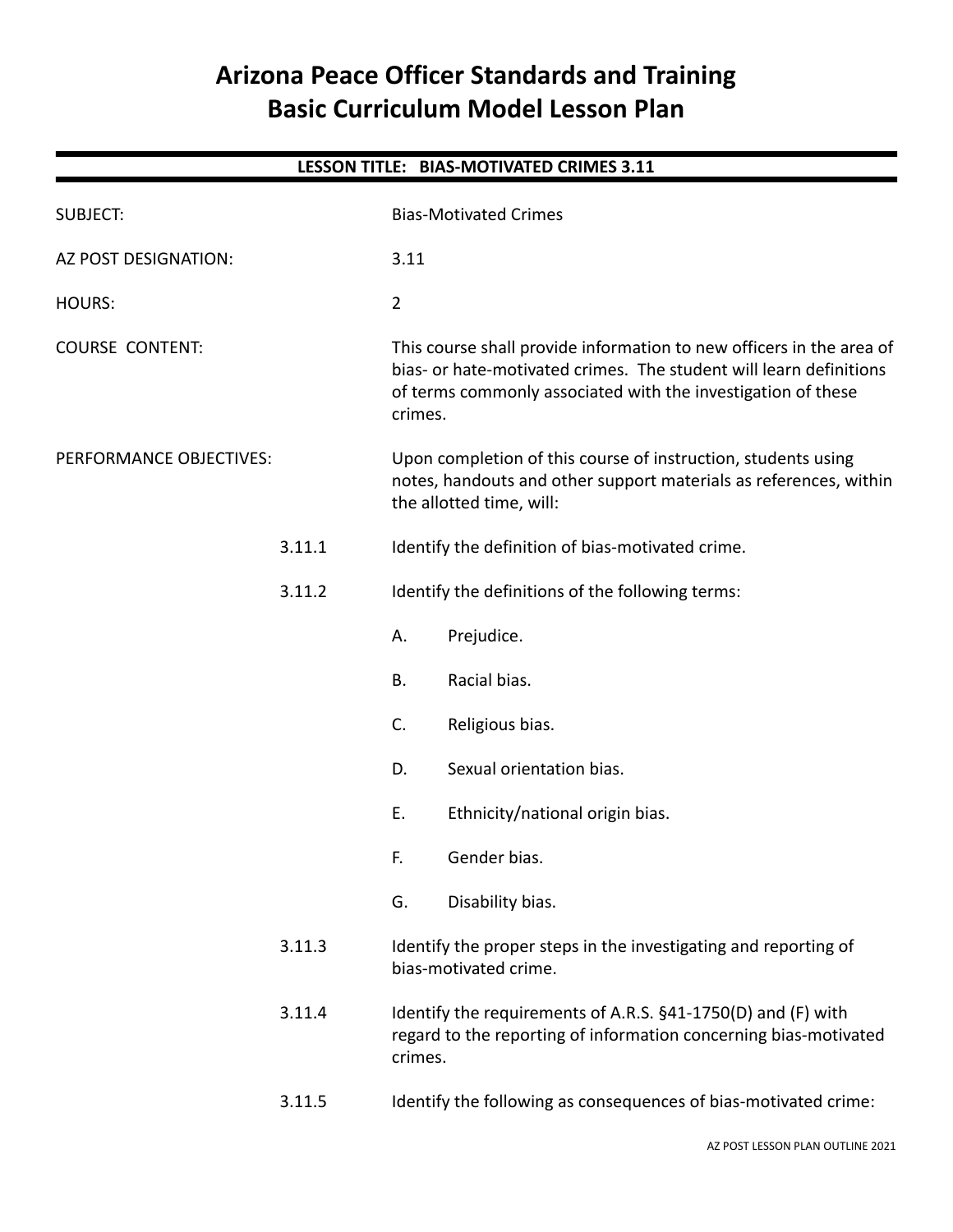- A. Individual victims are denied their constitutional rights and may suffer loss of property, injury or even death.
- B. The psychological and emotional trauma to the victim may far exceed that which would be experienced if the crime were not bias motivated.
- C. Targeted groups become fearful, angry and alienated and may retaliate.
- D. The community may become divided, further increasing the potential for violence.
- 3.11.6 Identify the following as possible indicators of bias-motivated crime:
	- A. A pattern of criminal activity against a particular group.
	- B. Racial/ethnic/religious/sexual orientation/gender/disability slurs.
	- C. Hate group symbols.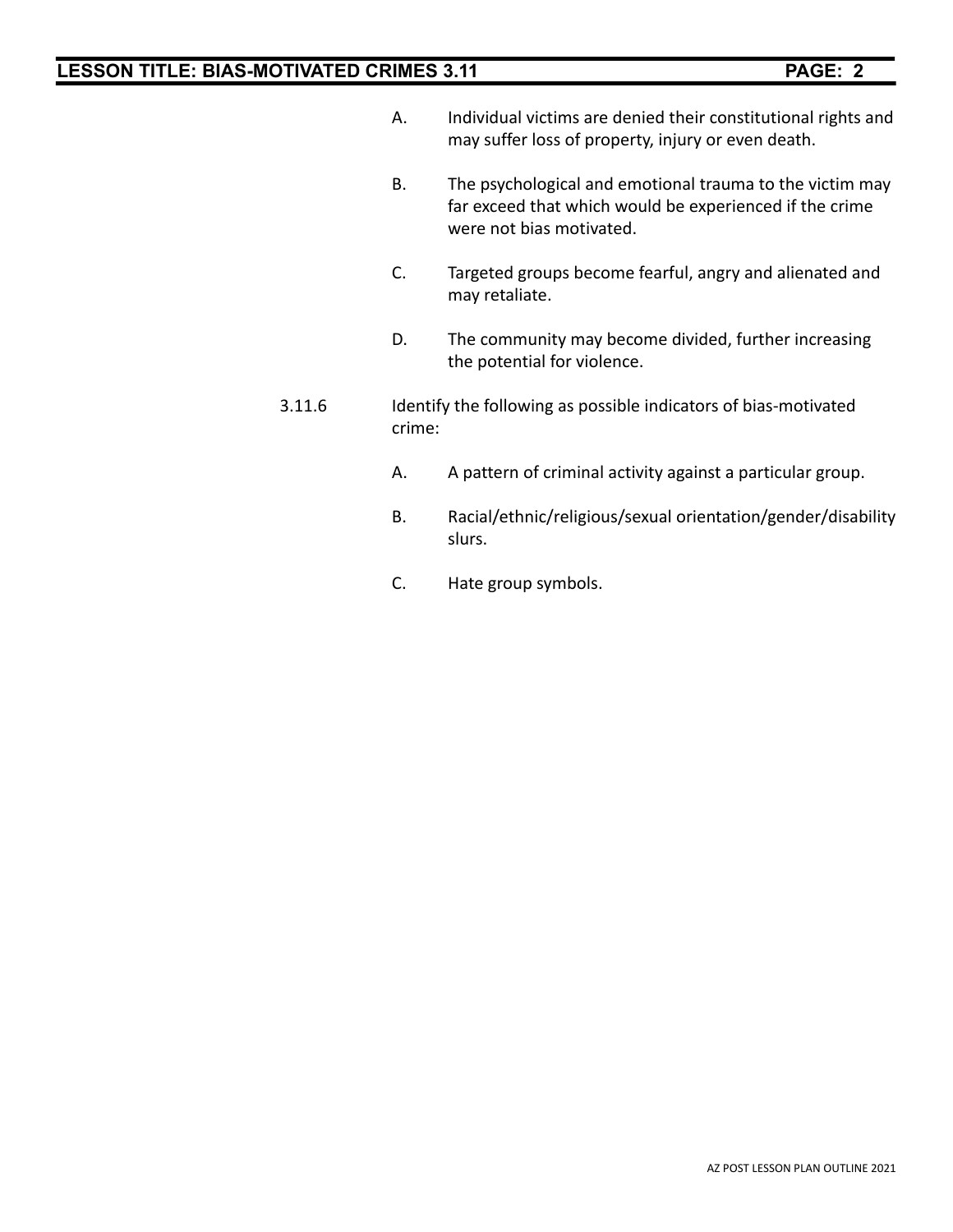| DATE FIRST PREPARED:             | August 1995                                                                                                                                                                                                                                          |                                                                   |  |
|----------------------------------|------------------------------------------------------------------------------------------------------------------------------------------------------------------------------------------------------------------------------------------------------|-------------------------------------------------------------------|--|
| PREPARED BY:                     | Steve Hennessy, Phoenix P.D.                                                                                                                                                                                                                         |                                                                   |  |
| <b>REVIEWED - REVISED:</b>       | Robert Chavez, Phoenix P.D.                                                                                                                                                                                                                          | DATE: June 1997                                                   |  |
| <b>REVIEWED - REVISED:</b>       | <b>SME Committee</b>                                                                                                                                                                                                                                 | DATE: April 2001                                                  |  |
| <b>REVIEWED - REVISED:</b>       | Ofc. Emmitt L. Williams, Tucson P.D.                                                                                                                                                                                                                 |                                                                   |  |
|                                  | Lynn Larson, AZ POST                                                                                                                                                                                                                                 | DATE: December 2001                                               |  |
| <b>REVIEWED - REVISED:</b>       | AZ POST (Word)                                                                                                                                                                                                                                       | DATE: December 2002                                               |  |
| <b>REVIEWED - REVISED:</b>       | Det. Jerry Hill, Phoenix P.D./ALEA                                                                                                                                                                                                                   |                                                                   |  |
|                                  | Lynn Larson, AZ POST                                                                                                                                                                                                                                 | DATE: March 2003                                                  |  |
| <b>REVIEWED - REVISED:</b>       | <b>SME Committee</b>                                                                                                                                                                                                                                 | DATE: July 2004                                                   |  |
| <b>REVIEWED - REVISED:</b>       | <b>SME Committee</b>                                                                                                                                                                                                                                 | DATE: April 2008                                                  |  |
| <b>REVIEWED - REVISED:</b>       | Lt. Dave Kelly, ALEA                                                                                                                                                                                                                                 | DATE: November 2009                                               |  |
| <b>REVIEWED - REVISED:</b>       | <b>SME Committee</b>                                                                                                                                                                                                                                 | DATE: May 2010                                                    |  |
| <b>REVIEWED - REVISED:</b>       | <b>SME Committee</b>                                                                                                                                                                                                                                 | DATE: November 2011                                               |  |
| <b>REVIEWED - REVISED:</b>       | <b>SME Committee</b>                                                                                                                                                                                                                                 | DATE: November 2012                                               |  |
| <b>REVIEWED - REVISED:</b>       | AZPOST (DocX)                                                                                                                                                                                                                                        | DATE: February 2022                                               |  |
| REVIEWED - REVISED:              |                                                                                                                                                                                                                                                      | DATE:                                                             |  |
| REVIEWED - REVISED:              |                                                                                                                                                                                                                                                      | DATE:                                                             |  |
| AZ POST - APPROVAL:              | <b>Richard Watling</b>                                                                                                                                                                                                                               | DATE: November 2012                                               |  |
| AZ POST - APPROVAL:              | Lori Wait                                                                                                                                                                                                                                            | DATE: February 2022                                               |  |
| <b>INSTRUCTOR REFERENCES:</b>    | Crimes Lesson Plan and Arizona Revised Statutes.                                                                                                                                                                                                     | FLETC Hate and Bias Crimes Train the Trainer Program, SALETC Bias |  |
| <b>CLASS LEVEL:</b>              | Student                                                                                                                                                                                                                                              |                                                                   |  |
| <b>TRAINING AIDS:</b>            | "Shadow of Hate" video (20-minute version) – Southern Poverty<br>Law Center, Symbols handout, Hate Groups handout and SB 1078<br>handout. Overhead projector, flip chart, chalkboard, TV and VCR.<br>http://www.azleg.gov/ArizonaRevisedStatutes.asp |                                                                   |  |
| <b>INSTRUCTIONAL STRATEGY:</b>   | Interactive lecture, small group problem solving and class<br>discussion.                                                                                                                                                                            |                                                                   |  |
| <b>SUCCESS CRITERIA:</b>         | 70% or higher on a written, multiple-choice examination.                                                                                                                                                                                             |                                                                   |  |
| <b>COMPUTER FILE NAME:</b>       | 3.11 Bias Motivated Crimes                                                                                                                                                                                                                           |                                                                   |  |
| DATE RELEASED TO THE SHARE FILE: | May 27, 2022                                                                                                                                                                                                                                         |                                                                   |  |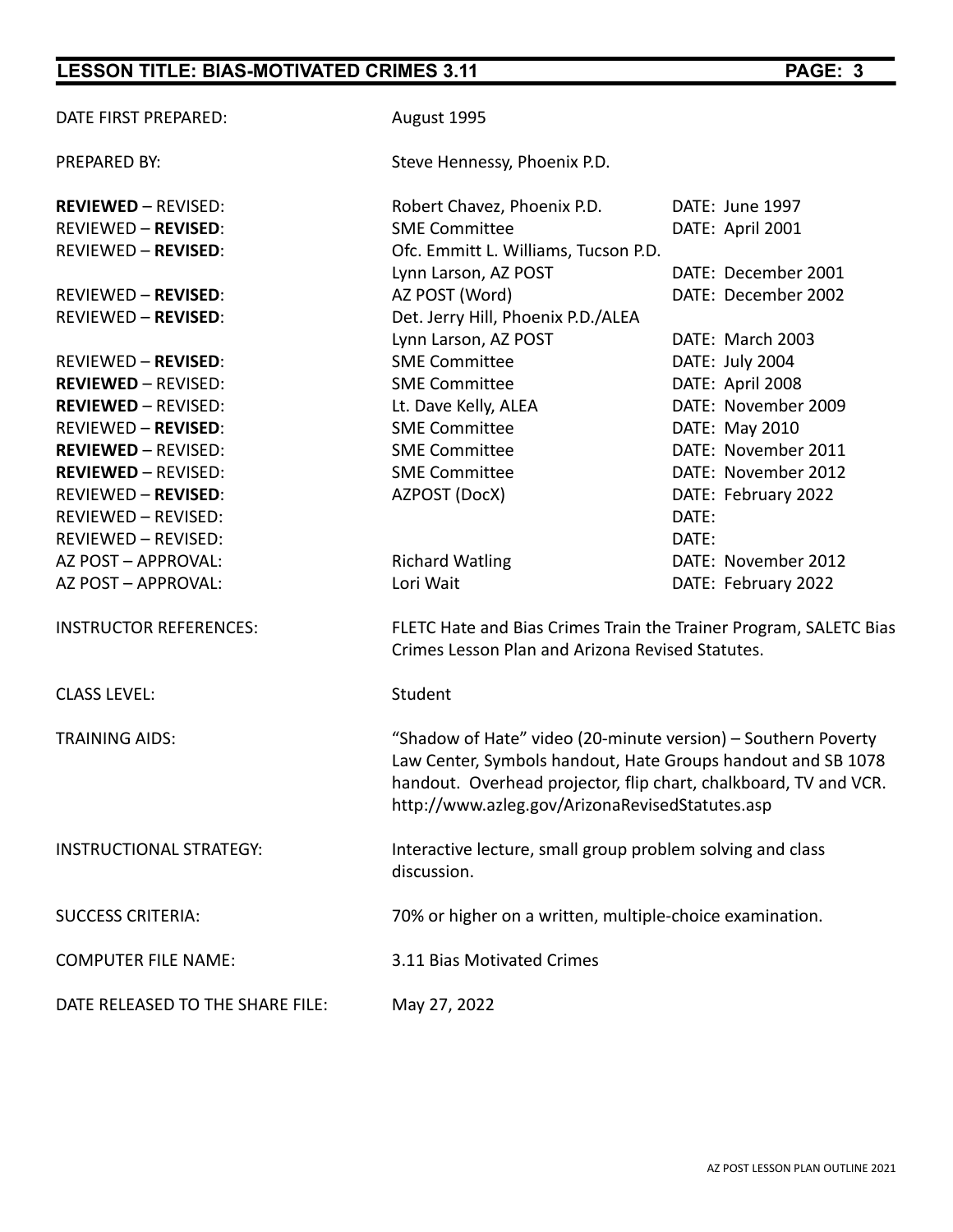# **I. INTRODUCTION**

- A. Instructor (self) introduction.
- B. What is your definition of a "bias" motivated crime?
	- 1. Class to talk with a partner and develop a "one (1) sentence" definition. (Four (4) minutes to complete.
	- 2. Ask for three (3) or four (4) to share their definition.
- C. Preview of performance objectives.

### **II. BACKGROUND INFORMATION P. O. 3.11.1**

- A. Definition.
	- 1. "A hate or bias crime is a criminal offense committed against a person or property which is motivated, in whole or in part, by the offender's bias against a race, religion, ethnic/national origin, sexual orientation, gender or disability." (FLETC- Hate and Bias Crime, Train the Trainer program)
- B. What is a bias incident?
	- 1. An incident fitting the definition of a hate crime, but lacking any criminal element (e.g., racial slurs).
	- 2. Bias incidents will not be reported as a chargeable offense.
	- 3. Officers may report these incidents as information received on a field interrogation form or memo and forward the information to the department designated hate crimes investigator.
- C. "Shadow of Hate" video. (1995- Southern Poverty Law Center, 20-minute version- or any other appropriate video showing similar situations)
	- 1. Watch closely and refer to our definition.
	- 2. "Jot down" items from the video which you personally found to be especially shocking, disturbing or that you were unaware of.
	- 3. Class to share examples of their observations by discussing the video.

# **III. CONCEPTS, BELIEFS AND ACTIONS**

A. Stereotyping/prejudice.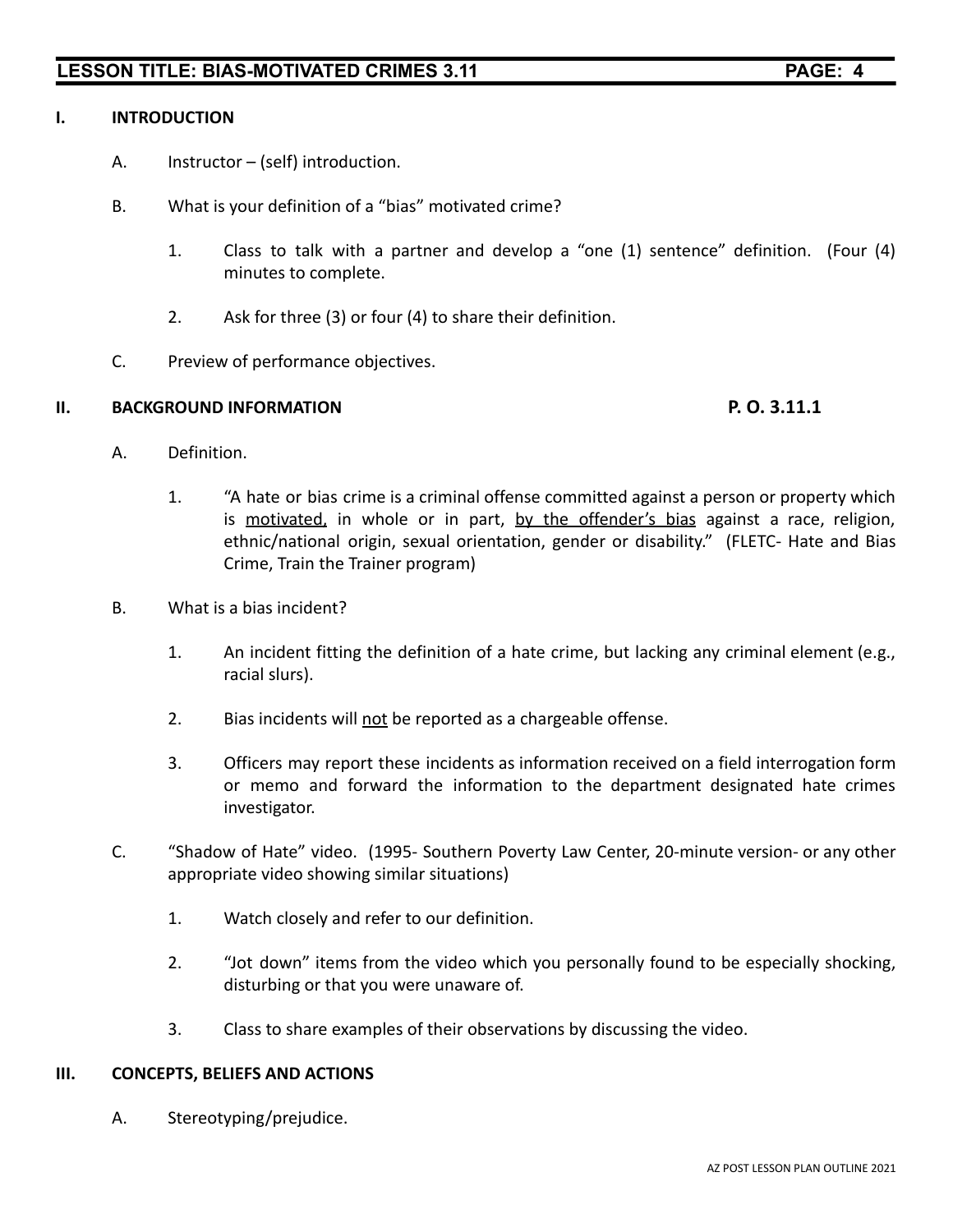- 1. What is stereotyping?
	- a. Stereotyping is generalizing and the problem is that stereotypes are frequently inaccurate and are over generalized.
		- i. EXAMPLE: "The next presenter, Pat Smith, just completed nursing school." *INSTRUCTOR NOTE: No need for the class to respond, just notice your first reaction or thought.*
		- ii. Who automatically thought female?
		- iii. Anyone think they are male?
		- iv. EXAMPLE: While on duty, you stop a Hispanic or Latin person.
		- v. Do we automatically think of speaking Spanish?
		- vi. Any thoughts about legal/illegal citizens?
- 2. What is prejudice? **P. O. 3.11.2A**

- a. Prejudice is an unreasonable and unjustifiable negative attitude toward a group and its individual members.
- b. Prejudice involves prejudgment, it biases a person against an individual or group based solely on membership in a particular group.
- c. Discuss each separately:
	- i. Racial bias biases against a person because of race.

# **P. O. 3.11.2B**

ii. Religious bias – biases against a person because of religious beliefs.

**P. O. 3.11.2C**

- iii. Sexual orientation bias biases against a person because of same-sex life style. **P. O. 3.11.2D**
- iv. Ethnicity/national origin bias biases against a person because of nationality. **P. O. 3.11.2E**
- v. Gender bias biases against a person because of gender.

**P. O. 3.11.2F**

- vi. Disability bias biases against a person because of mental or physical disability. **P. O. 3.11.2G**
- d. Can prejudice affect the way we think and investigate crimes?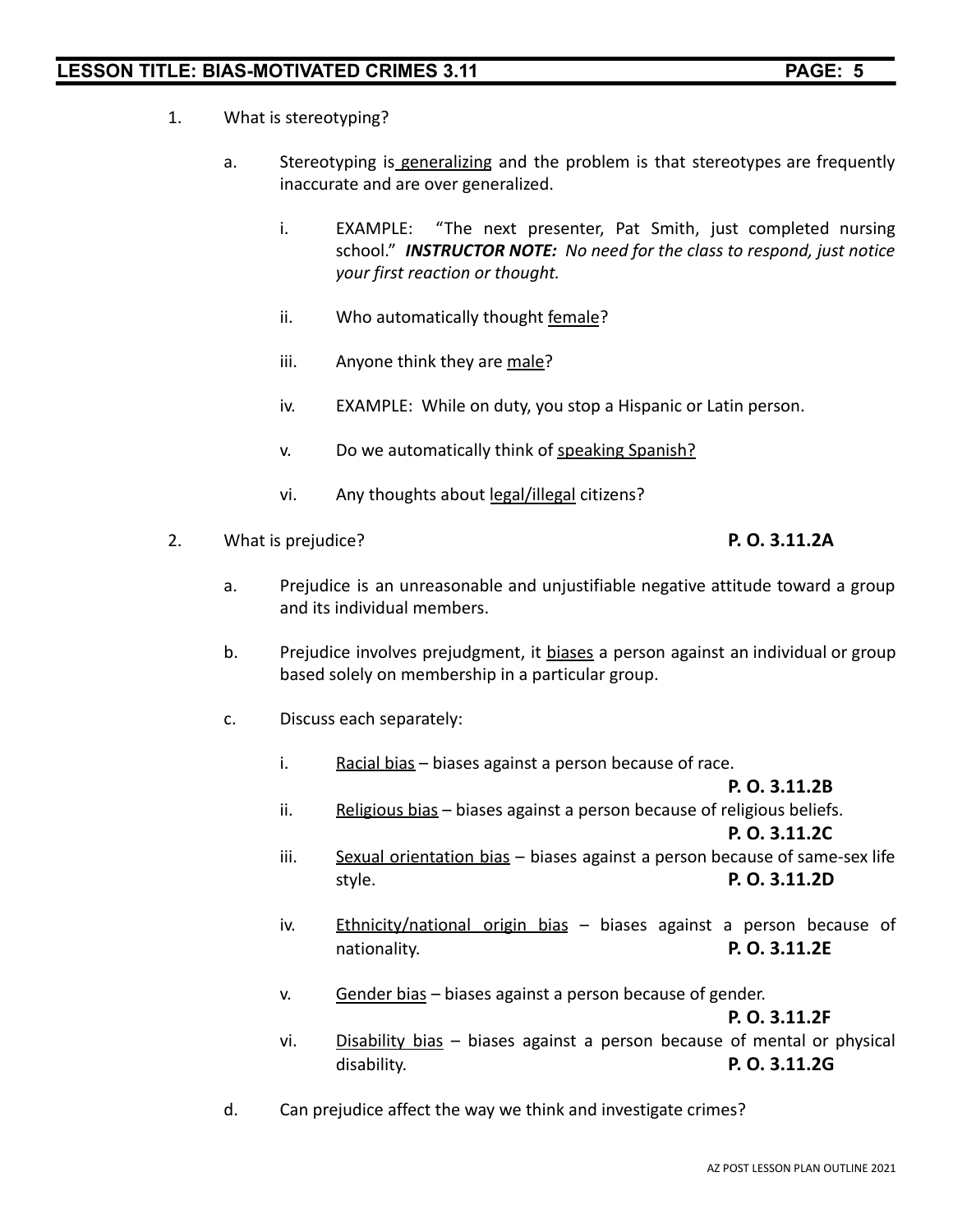- i. Responding to a domestic violence call of a same-sex couple.
- ii. Responding to a call for service at a satanic/occult worship.
- 5. What is discrimination? ( Ask for class input)
	- a. Discrimination is when a prejudicial thought is put into action.
	- b. Prejudice is the attitude **discrimination is the behavior.**
	- c. EXAMPLE: In the mid 1940's following the conclusion of World War II, a Canadian social scientist mailed two (2) letters to 100 Ontario resorts at the same time, requesting reservations for the same date. (Instructor to share any current law enforcement examples.)
		- i. The responses to the letter signed by "Mr. Lockwood" offered accommodations at 93 percent of the resorts.
		- ii. In response to the letter signed by "Mr. Greenberg" (a frequently Jewish name), only 36 percent of the resorts offered accommodations.
- B. On April 23, 1990, Congress passed the "Hate Crime Statistics Act of 1990" and it was signed into law by President George Bush.
	- 1. The Act required the attorney general to collect and publish data about crimes that are based on prejudice of race, religion, sexual orientation or ethnicity.
	- 2. The attorney general, in turn, delegated these responsibilities to the FBI and the FBI's Uniform Crime Report (UCR) section.
- C. The Act is mandatory for federal law enforcement agencies, but voluntary for state and local law enforcement agencies. (In Arizona- DPS, under A.R.S. 41-1750(A)(3), is responsible for collection of data)
	- 1. The FBI works hate crimes only as a civil rights violation.
	- 2. By 1997, 41 states and the District of Columbia enacted enhanced criminal penalties.
- D. Recently, the state of Arizona passed Senate Bill 1047 regarding hate crimes. It is essentially the same as the federal act, with the exception of a couple of items.
	- 1. It does require that the state and local law enforcement agencies collect and forward hate crime data.
	- 2. It added "gender" and "disabilities" to the protected groups.
- E. Arizona requirements for the reporting of bias-motivated crimes: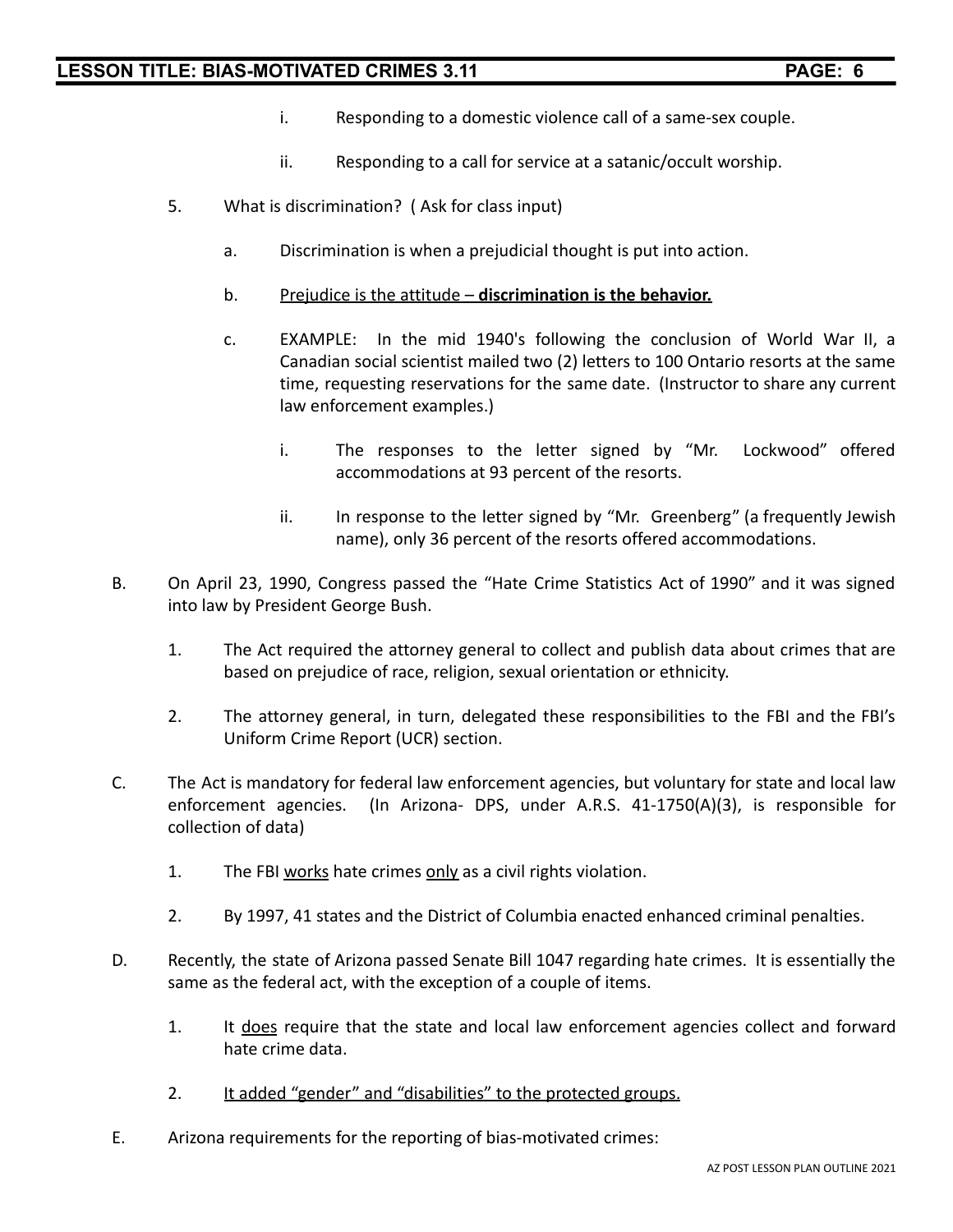- 1. Using A.R.S. "code" book. (Students will use their reference material)
	- a. No specific hate crimes under Title 13.
	- b. Arizona enhanced sentencing for hate crimes.
	- c. Arizona currently maintains an "aggravated" or "increased sentencing" statute. This law provides that if a person is found to be responsible for a felony crime, and evidence satisfactory to the Court is presented, indicating the victim was intentionally selected because of race, religion, gender, National origin or sexual orientation, the court may impose a greater sentence of up to TEN (10) additional years.
		- i.  $A.R.S. \S13-1504(A)(4) Criminal Trespass in the first degree.$
		- ii. A.R.S. §13-1604(A) and (B) Aggravated Criminal Damage.
	- d. A.R.S. §41-1750(D) and (F) requires Arizona's state and local law enforcement agencies to collect and forward hate crime data to the AZ Department of Public Safety. **P. O. 3.11.4**
- 2. Make sure you know your individual departmental policies.

### **VI. INITIAL RESPONSE PROCEDURES FOR INVESTIGATING AND REPORTING P. O. 3.11.3**

- A. Basic responsibilities of the responding officer:
	- 1. Respond promptly.
	- 2. The initial response is not different from any other crime.
	- 3. If probable cause exists, arrest the suspect and keep the incident from escalating.
	- 4. Notify a supervisor. Let your supervisor decide if it is or is not a hate/bias crime. *INSTRUCTOR NOTE: In smaller agencies, you may be the expert who determines if this is, in fact, a hate crime.*
	- 5. Preserve the crime scene and protect evidence. If statements were made, note exactly what was said.
	- 6. Stabilize the victim by providing physical and emotional first aid. These cases are similar to dealing with the victims of a sexual assault or child abuse. The victim may feel:
		- a. Degraded.
		- b. Isolated.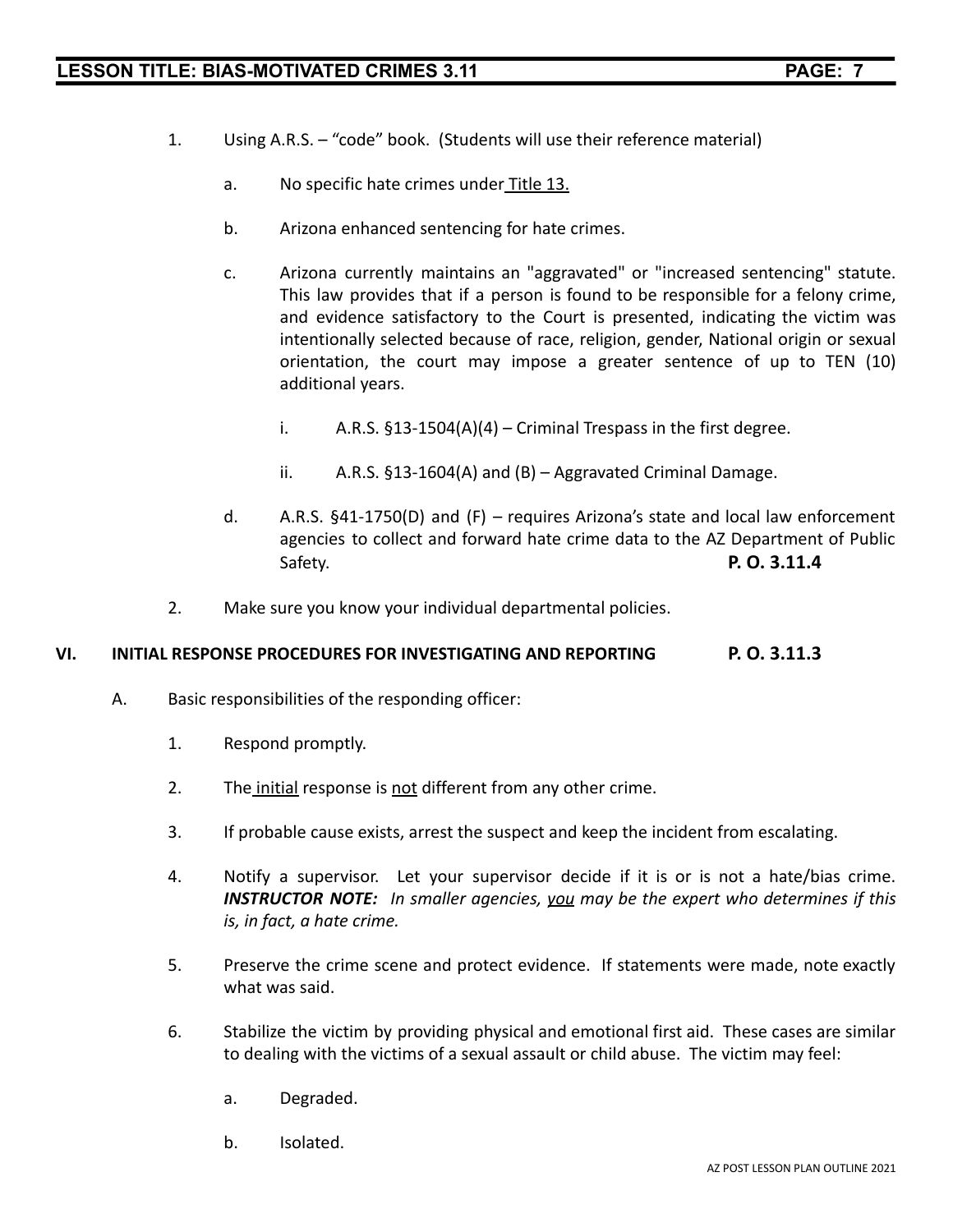- c. Frightened.
- d. Suspicious of others.
- e. Powerless.
- f. Sad.
- g. In a state of denial.
- 7. Sensitivity to the needs of the victim victims of hate crimes often have deeper levels of isolation, fear and anger than victims of other crimes. *INSTRUCTOR NOTE: The responding officer is to determine whether additional resources are needed on the scene. (e.g., community relations representatives, mental/physical health professionals and/or the local clergy)*
- 8. Victims of most crimes can find some comfort in feeling their crime was a random attack. Hate crime victims cannot do this.
- 9. Establishing the elements of a bias crime  $-$  determine if there is any indication the offender was motivated by hate or bias, before it is flagged as a "suspected hate crime."
- 10. File the appropriate report.
	- a. Departmental Report (DR).
	- b. Field interview card.
- B. The most common mistakes police officers make:
	- 1. Misidentification.
	- 2. Failure to collect evidence.
	- 3. Failure to adequately respond to the victim.
	- 4. Failure to ask the appropriate questions.
	- 5. Loss of credibility with the affected community.
- C. Factors to be considered by the responding officer are:
	- 1. Is the motivation of the alleged offender known? (REMEMBER: who, what, when, where, and why.)
	- 2. Was the incident known to have been motivated by racial, religious, ethnic/national origin, sexual orientation, gender or disability bias?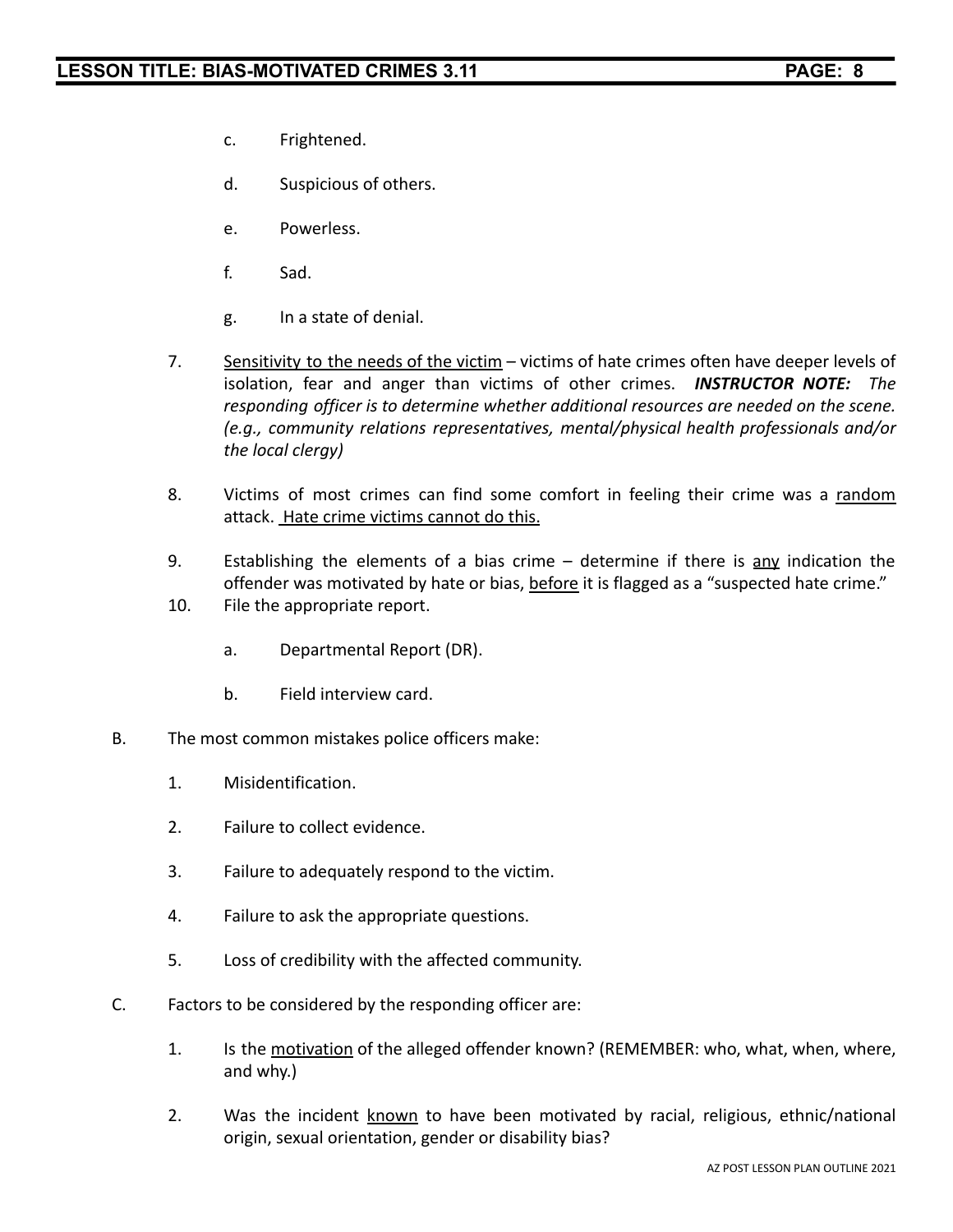- 3. Does the victim perceive the action of the offender to have been motivated by bias?
- 4. Is there no other clear motivation for the incident?
- 5. Were any racial, religious, ethnic/national origin, sexual orientation, gender or disability bias remarks made by the offender? (Pass out Symbols handout)
- 6. Were there any offensive symbols, words or acts which are known to represent a hate group or any other evidence of bias?
- 7. Did the incident occur on a holiday or other day of significance to the victim's group or the offender's group?
- 8. What do the demographics of the area tell you about the incident?
- 9. NOTE: The mere fact that the offender is biased against the victim's racial, religious, ethnic/national origin, sexual orientation, gender or disability group does NOT automatically mean that a hate crime was committed. The offender's criminal act must have been motivated, in whole or in part, by his/her bias.

### **V. CONSEQUENCES OF BIAS-MOTIVATED CRIMES P. O. 3.11.5**

- A. Individual victims are denied their constitutional rights and may suffer loss of his/her possessions, home, car and perhaps suffer injury or death. **P. O. 3.11.5A**
- B. Victims are often psychologically and emotionally on guard. **P. O. 3.11.5B**
	- 1. Acts of bias-motivated crimes can, and often do, cause intense emotional trauma, even more so than if the crime were not bias motivated.
	- 2. This individual has been chosen by someone to be victimized.
	- 3. It is not a random, thoughtless, faceless crime.
- C. Because of continued harassment, targeted groups may become fearful, angry and may retaliate. **P. O. 3.11.5C**
- D. If retaliation occurs and the community becomes polarized, the potential for violence usually grows larger. **P. O. 3.11.5D**

# **VI. POSSIBLE BIAS-MOTIVATED CRIME INDICATORS P. O. 3.11.6**

- A. It is important that officers remain alert to possible indicators of bias-motivated crimes.
- B. A pattern of continual criminal activity against any particular group. **P. O. 3.11.6A**